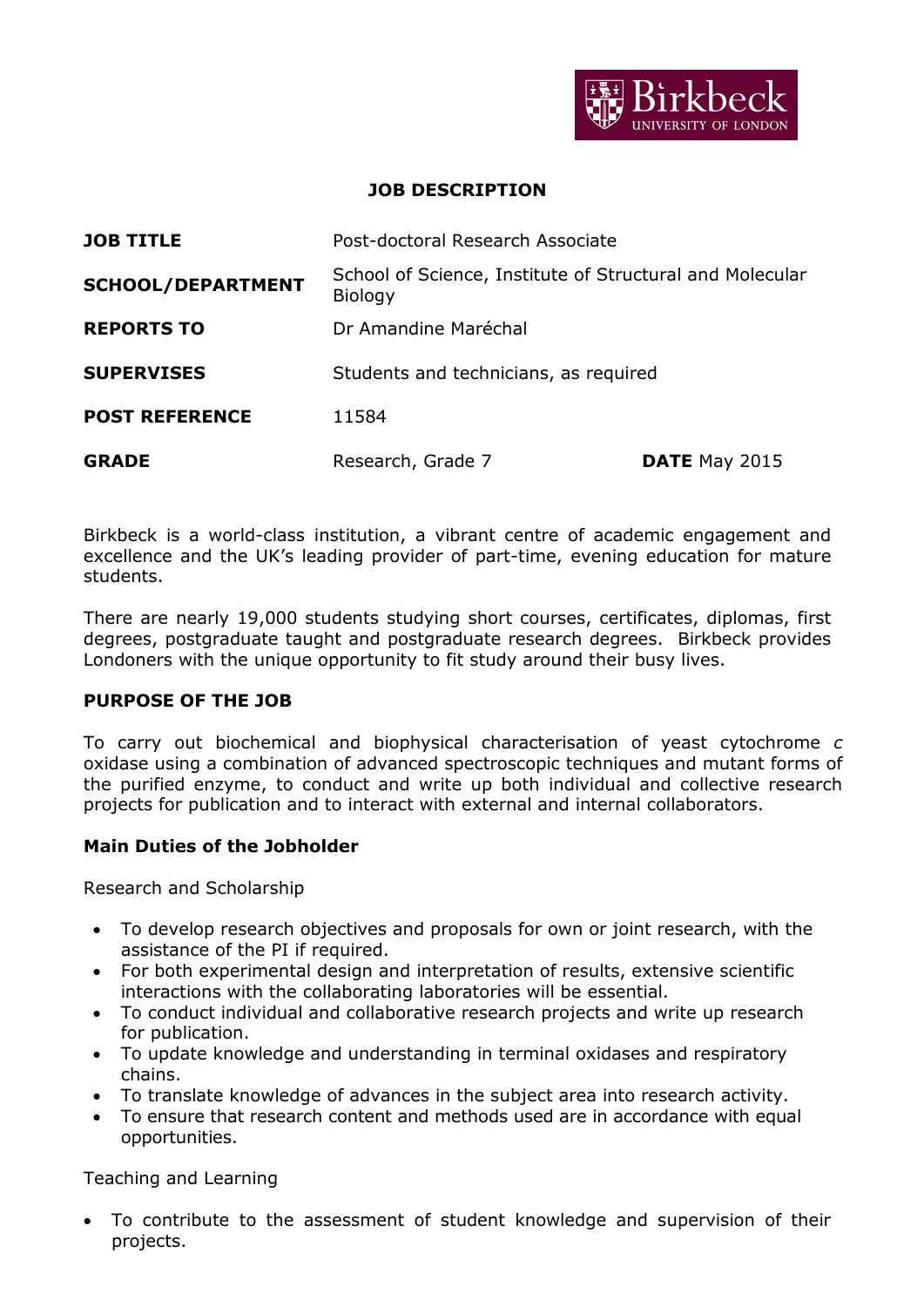To assist in the development of student research skills

## Communication

- To deal with routine communication using a range of media.
- To communicate complex information, and material of a specialist or highly technical nature orally, in writing, and electronically.
- To prepare proposals and reports to external bodies, for example, for funding and contractual purposes.

# **Working Relationships and Contacts**

People Management and Teamwork

- To manage own research and administrative activities, with guidance if required.
- To work with colleagues and external collaborators, as required
- To collaborate with academic colleagues on areas of shared research interest.
- To attend and contribute to relevant meetings.
- To ensure that the work is conducted in accordance with equal opportunities

### Liaison and Networking

- To liaise with colleagues and students.
- To build internal contacts, and participate in internal networks for the exchange of information and to form relationships for future collaboration.

## **Dimensions**

Problem Solving and Impact

- To use new research techniques and methods.
- To use own initiative and creativity to develop new research methods, and extend the research portfolio.
- To use creativity to analyse and interpret research data and draw conclusions on the outcomes.
- To contribute to collaborative decision making with colleagues in areas of research.
- To understand equal opportunity issues as they may impact on areas of research content and methods.

### Resource Management

- Plan and manage own research activity in collaboration with others.
- To use research resources, laboratories and equipment as appropriate

### Working Environment

- To balance, with help, the competing pressures of research and administrative demands and deadlines.
- To carry out tasks that require the learning of certain skills.
- To engage in continuous professional development.
- To be aware of the risks in the work environment and their potential impact on their own work and that of others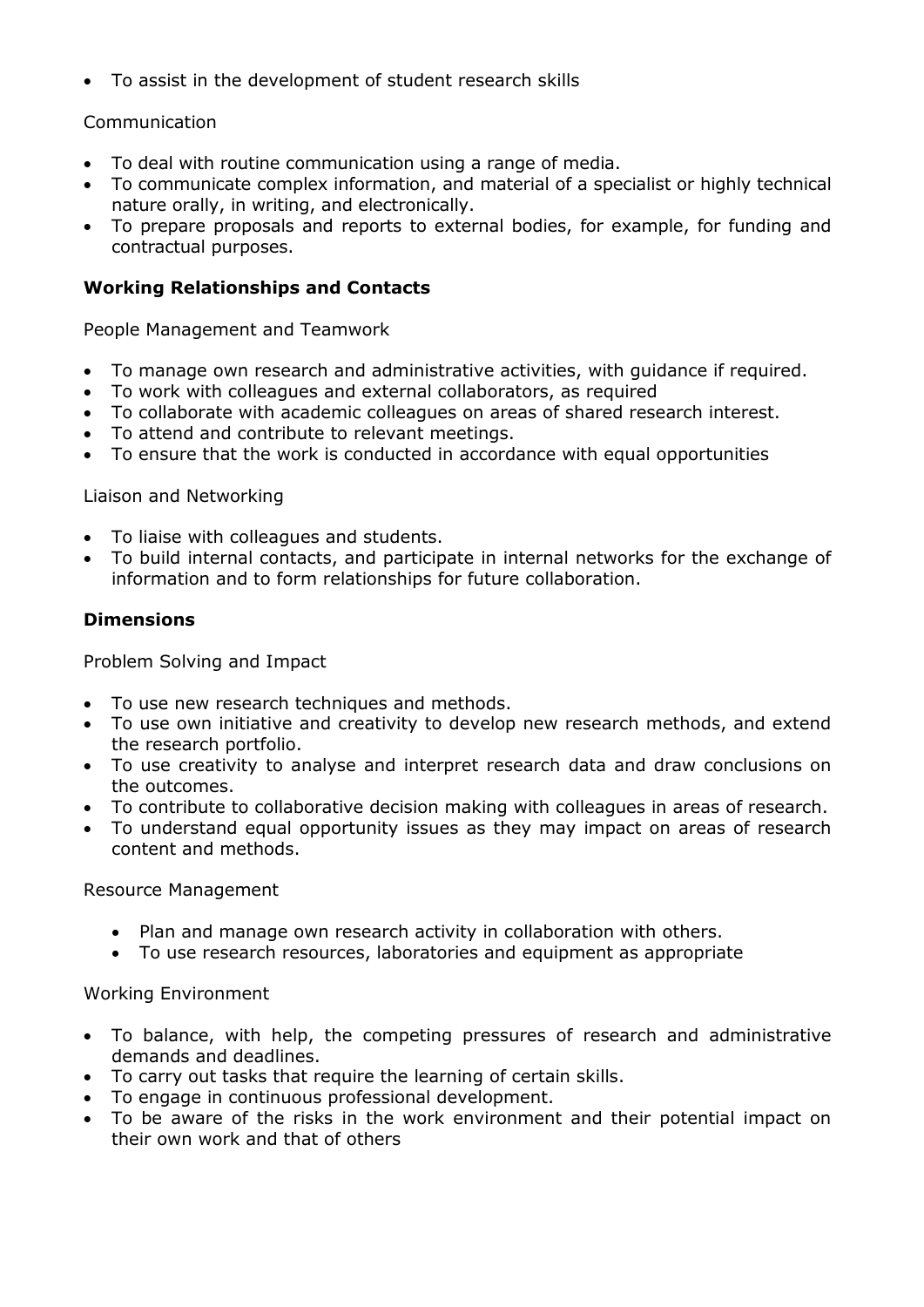## **General Responsibilities**

These are standard to all Birkbeck Job Descriptions:

- To adhere to the College's Equal Opportunities policy in all activities, and to actively promote equality of opportunity wherever possible
- To be responsible for your own health and safety and that of your colleagues, in accordance with the Health and Safety at Work Act (1974) and relevant EC directives.
- To work in accordance with the Data Protection Act and to ensure that all new systems are reported to your Data Protection Controller.
- To undertake such other duties as may be reasonably expected.
- To provide a healthy and comfortable working environment, smoking is prohibited throughout the College, except in specially designated areas.

## **FURTHER PARTICULARS & INFORMATION ON THE POST**

In partnership with the recognised trade unions, these terms are under review as part of the development of a new pay and grading structure. Staff will be notified of changes once they are agreed.

| <b>JOB TITLE:</b>                         | Postdoctoral Research Associate                                                                                                                                                                                                       |  |  |
|-------------------------------------------|---------------------------------------------------------------------------------------------------------------------------------------------------------------------------------------------------------------------------------------|--|--|
| <b>POST REFERENCE:</b>                    | 11584                                                                                                                                                                                                                                 |  |  |
| <b>SALARY:</b>                            | £32,277 rising to £37,394 per annum on Grade 7 of the<br>salary scales, plus £3,066 London Allowance per annum, pro-<br>rata. The initial salary award will be dependent on the skills<br>and experience of the successful applicant. |  |  |
| <b>PROBATION:</b>                         | The appointment will be subject to a probationary period of<br>12 months.                                                                                                                                                             |  |  |
| <b>DURATION OF POST:</b>                  | Fixed term appointment, up to 5 years.                                                                                                                                                                                                |  |  |
| <b>HOURS:</b>                             | Full-time, 35 hours per week.                                                                                                                                                                                                         |  |  |
| <b>ANNUALLEAVE</b><br><b>ENTITLEMENT:</b> | 25 days per year, plus an additional six days when the<br>College is closed during the spring and winter breaks. This is<br>in addition to the eight bank holidays.                                                                   |  |  |
| <b>SUPERANNUATION:</b>                    | The post is superannuable under the USS scheme<br>(Universities Superannuation Scheme).                                                                                                                                               |  |  |
| <b>START DATE:</b>                        | As soon as possible                                                                                                                                                                                                                   |  |  |
| <b>CLOSING DATE:</b>                      | 5 July 2015                                                                                                                                                                                                                           |  |  |
| <b>INTERVIEW DATE:</b>                    | <b>TBC</b>                                                                                                                                                                                                                            |  |  |

To apply for this post please visit [www.bbk.ac.uk/jobs](http://www.bbk.ac.uk/jobs) **(Search using Ref No. 11584)**

If you have difficulty applying for a post, please contact Human Resources quoting the Post Reference number. Tel: 020 7079 0735 or Fax: 020 7631 6521 or Email: humanresources@bbk.ac.uk

Informal enquiries can be made to: Dr Amandine Maréchal, ISMB, University College London, Darwin Building, Gower Street, London WC1E 6BT (tel: 020 7679 3522, email: a.marechal@ucl.ac.uk)

ISMB web page: http://www.ismb.lon.ac.uk/index.html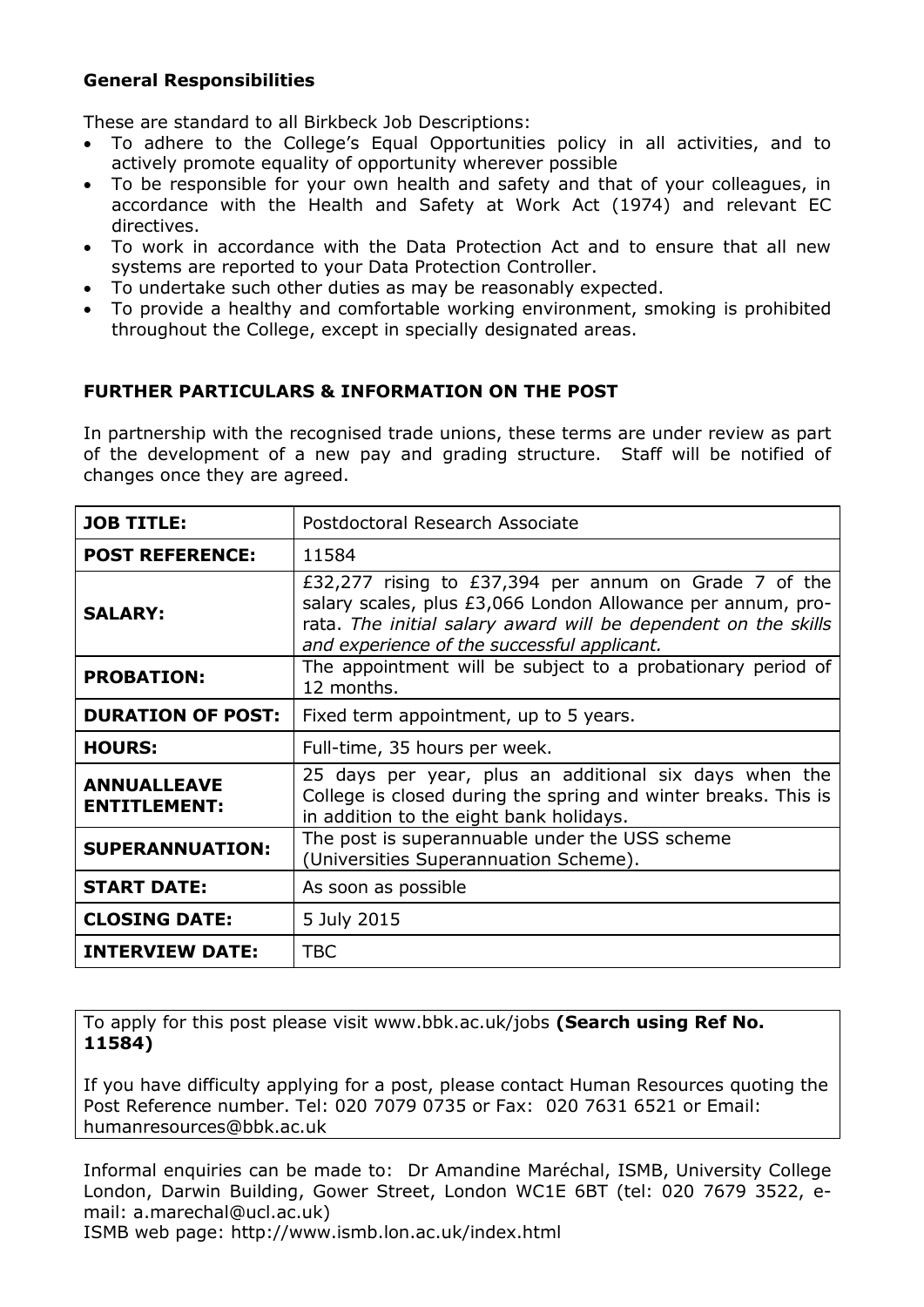

The Department of Biological Sciences is working towards a Bronze Athena Swan Award and we support the Athena beliefs that:

- o The advancement of science, engineering and technology (SET) is fundamental to quality of life across the globe.
- o It is vitally important that women are adequately represented.
- o Science cannot reach its full potential unless it can benefit from the talents of the whole population.

Further information on Athena Swan is a[t http://www.athenaswan.org.uk/](http://www.athenaswan.org.uk/)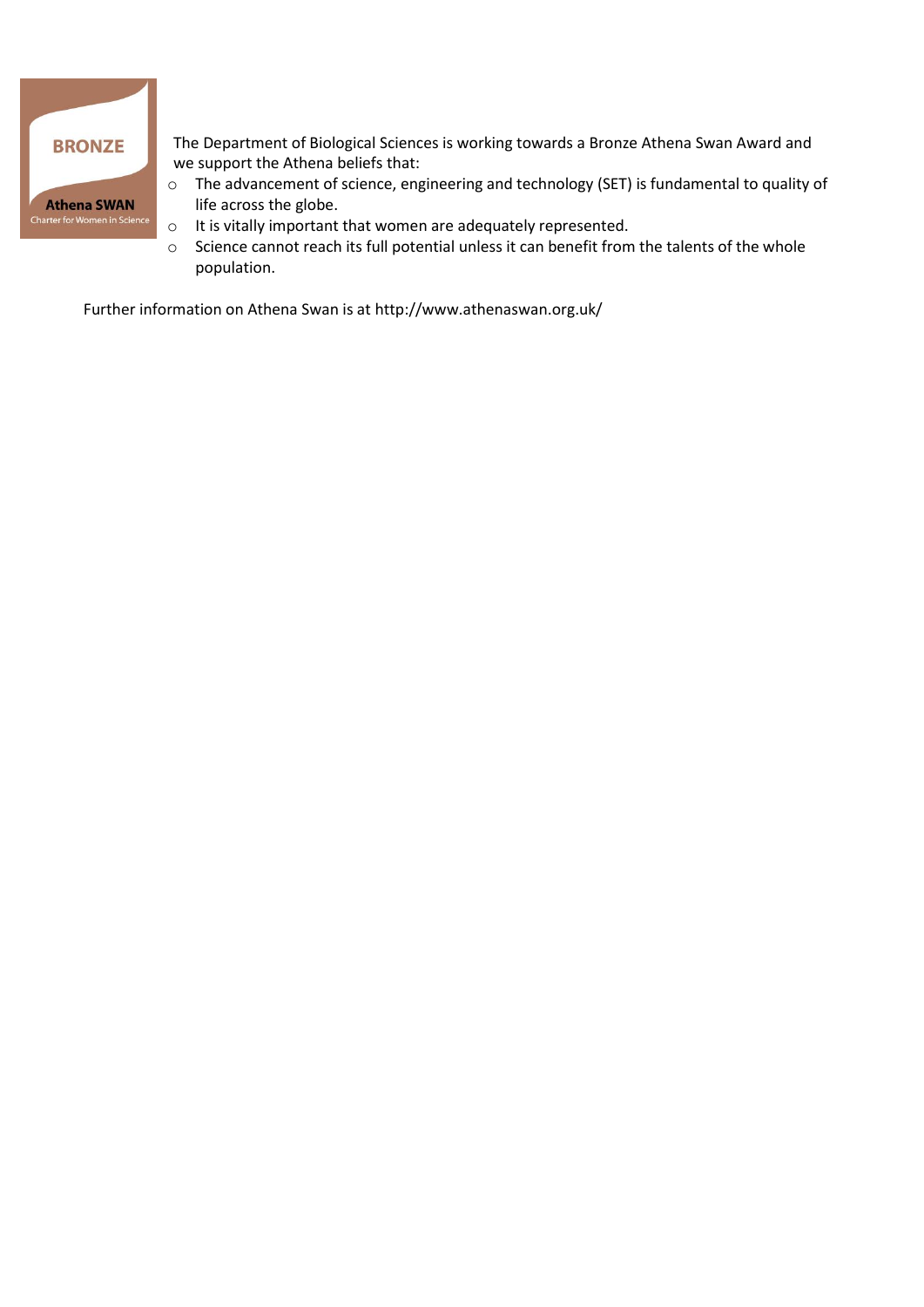

# **PERSON SPECIFICATION**

**Job Title:** Postdoctoral Research Associate **Post Reference:** 11584 **Dept/School:** Institute of Structural and Molecular Biology

| <b>Attributes</b>                             | <b>Essential</b>                                                                                                                                                                                                                                                                                                                                                                                                                              | <b>Desirable</b>                                                                                                                                                                 | <b>Method of</b><br><b>Assessment</b>                                            |
|-----------------------------------------------|-----------------------------------------------------------------------------------------------------------------------------------------------------------------------------------------------------------------------------------------------------------------------------------------------------------------------------------------------------------------------------------------------------------------------------------------------|----------------------------------------------------------------------------------------------------------------------------------------------------------------------------------|----------------------------------------------------------------------------------|
| <b>Knowledge</b>                              | Possess sufficient breadth or depth of specialist<br>$\bullet$<br>knowledge in the discipline and of research<br>methods and techniques to work within an<br>established biochemistry and biophysics research   •<br>programme.                                                                                                                                                                                                               | A background in<br>$\bullet$<br>physicochemistry and<br>spectroscopy.<br>A background in<br>structure/function studies of<br>enzyme catalysis and redox<br>proteins.             | Application<br>Form<br>Panel interview<br>Presentation                           |
| <b>Technical/Work-</b><br><b>based Skills</b> | Skills in a range of biochemical and biophysical<br>$\bullet$<br>methods.<br>Skills in microorganism culture, protein<br>expression and purification.<br>Effective oral and written communication skills,<br>$\bullet$<br>to write up complex research findings and to<br>convey specialist/technical material.<br>Computer proficiency in standard packages (e.g.<br>$\bullet$<br>word processing, spreadsheets, e-mail and<br>internet use) | Skills in chromatography and<br>$\bullet$<br><b>FPLC</b><br>Skills in vibrational or other<br>advanced spectroscopy, solution<br>biophysics<br>Familiarity with electrochemistry | Application<br>$\bullet$<br>Form<br>Panel interview<br>Presentation<br>$\bullet$ |
| General<br><b>Skills/Attributes</b>           | Initiative and creativity to ensure research is<br>effective.<br>Commitment to high quality research.<br>$\bullet$<br>Effective presentation skills.<br>Ability to work both collaboratively and                                                                                                                                                                                                                                              | Willingness to travel for<br>$\bullet$<br>meetings, workshops or to meet<br>with external collaborators                                                                          | Application<br>Form<br>Panel Interview<br>Presentation<br>$\bullet$              |